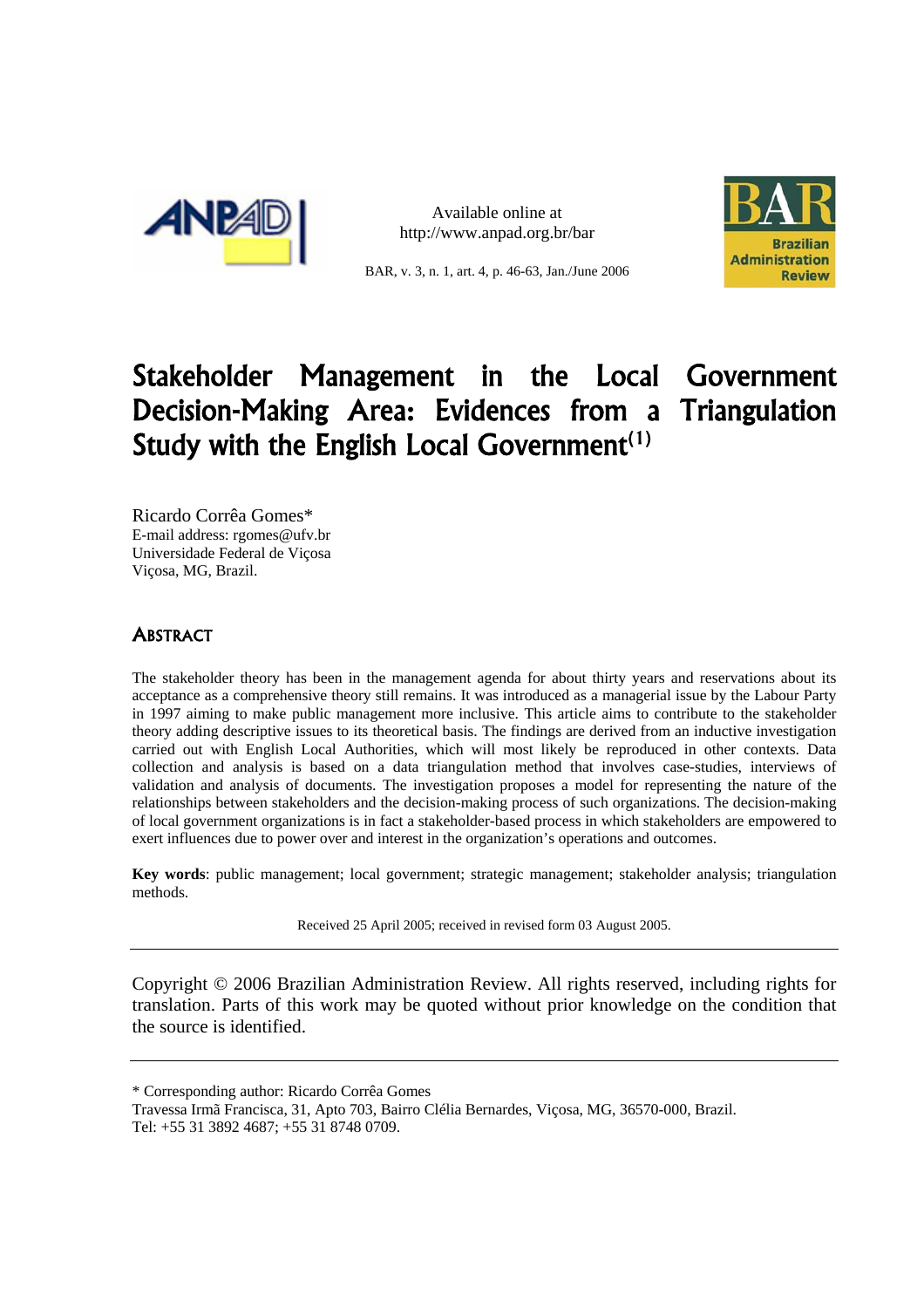#### **INTRODUCTION**

The stakeholder theory has been in the management agenda for about thirty years. Since Richard E. Freeman published his landmark book in 1984, several essays have been published aiming to compose the mosaic of this theory. Despite such effort, it is still vague (Jones  $\&$  Wicks, 1999) to explain the nature of the relationships between a given organization and the people, groups and other organizations able to participate in its decision-making.

The term stakeholder first "appeared in the management literature in an internal memorandum at the Stanford Research Institute, in 1963" (Freeman, 1984, p. 31). The word means "any group or individual who can affect or is affected by the achievement of the organization's objectives" (Freeman, 1984, p. 46). Bryson (1995, p. 27) proposed a more comprehensive definition for the term: "A stakeholder is defined as any person, group, or organization that can place a claim on an organization's attention, resources, or output or is affected by that output".

The application of the stakeholder theory in the public sector literature seems to be in accordance with the wave of "New Public Management" (Osborne & Gaebler, 1993). This body of theory aims to introduce business-based ideas to the public sector. In this vein, the stakeholder theory can be seen as an approach by which public decision-makers scan their environments in search of opportunities and threats.

Looking at the concepts presented above, one can infer that the stakeholder theory embeds two distinct approaches: the organization focusing on its stakeholders in order to propose suitable managerial techniques, and the manner a stakeholder approaches the organization claiming his/her rights. Whilst one side of the coin seems to be related to how an organization behaves when dealing with its stakeholders, the other side seems to be related to how a stakeholder holds the organization accountable to himself/herself. It is clearly a bilateral type of relationship.

The purpose of this article is to examine the nature of the relationships formed between local government organizations and the stakeholders able to participate in their decision-making process by having either power to influence this organization's decision-making or a stake in the organization's operations and outcomes. In doing so the results of an inductive investigation carried out with English Local Authorities are presented. The investigation raised a model for demonstrating the types of stakeholder influences involved in the decision-making process of such organizations. From the model, it is clear that there is a variety of stakeholders capable of influencing, alone or in groups, how decisions are made. This fact implies that these organizations have to be accountable to those stakeholders in some way.

Although based on findings from an Anglo-Saxon context, the findings presented here indicate that the decision-making process of local government organizations attracts multiple stakeholders, which have different interests and amounts of power, from their environments.

## **THEORIES**

The stakeholder approach was first introduced into the management theory as an answer for dissatisfaction with the unilateral financial criteria of effectiveness. Its roots are found in Richard E. Freeman's book 'Strategic Management: A Stakeholder Approach'. According to him (Freeman, 1984), the main assumption of the stakeholder theory is that an organization's effectiveness is measured by its ability to satisfy not only the shareholders, but also those agents who have a stake in the organization (Freeman, 1984). Since then, many articles have been published that aim to contribute to making this body of knowledge a proper theory. Despite this effort, the stakeholder theory still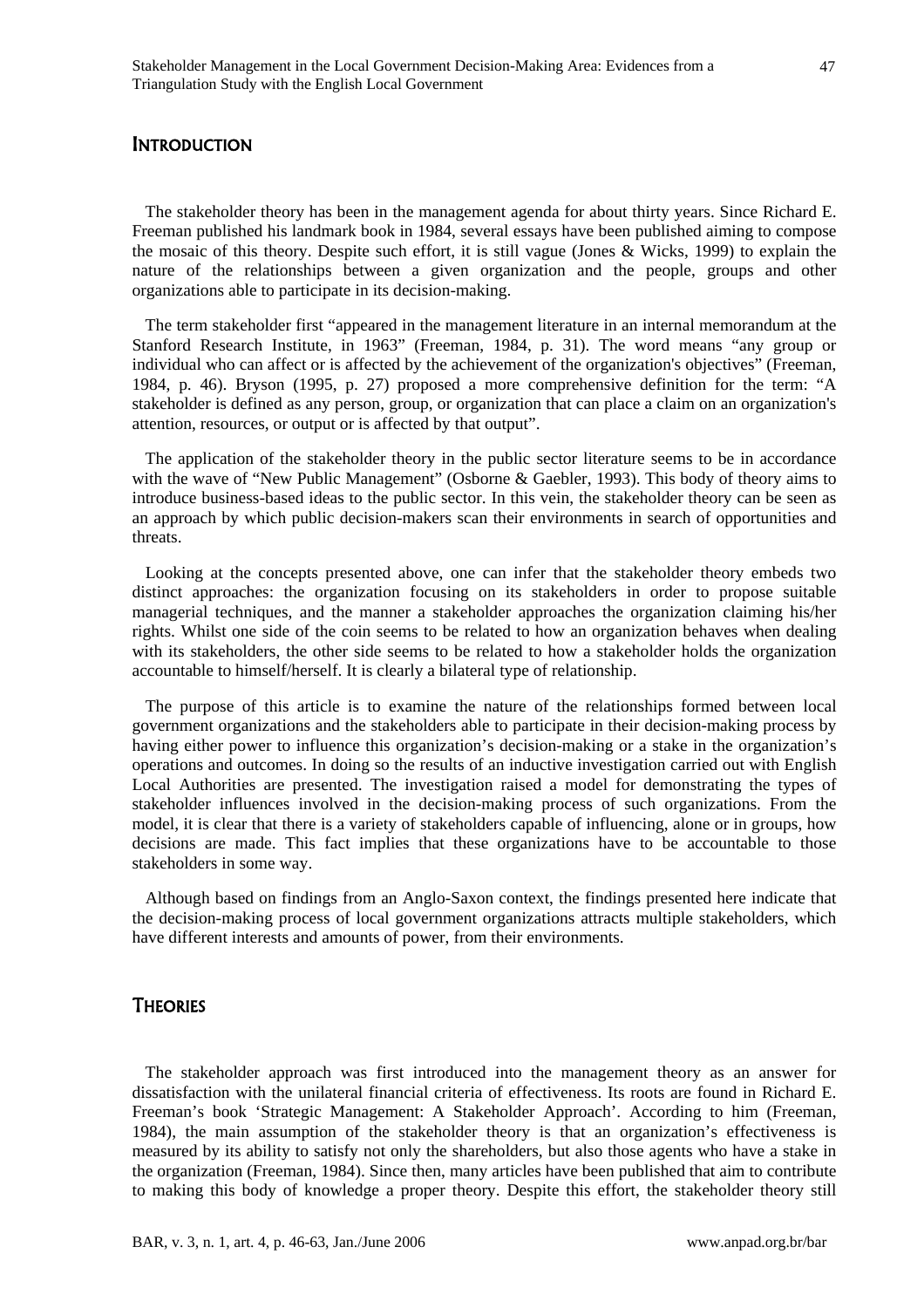remains vague because it does not explain thoroughly the complexity of the relationships between an organization and the people, groups and other organizations from its environment.

Donaldson and Preston (1995) shed light on this impasse by suggesting that in order to be fully accepted as a theory, the stakeholder theory has to:

- . Describe how stakeholders interact with the focal organization;
- . "Establish a framework for examining the connections, if any, between the practice of stakeholder management and the achievement of various corporate performance goals" (p. 67);
- . Define how the organization needs to deal with its stakeholders in fair and honest relationships.

For a more comprehensive description of the studies which have contributed to the widening of stakeholder theory see Donaldson and Preston (1995). For the moment, it is important to bear in mind that the stakeholder theory is an unfinished body of knowledge that aims to explain the relationships between a given organization and people, groups and other organizations in their environments (there are no specific recommendations in the literature about generalizing stakeholder theory to public organizations).

As the stakeholder theory is an unfinished theory, scholars have been using it in combination with or supported by other theories, such as resource dependence, institutionalism, agency theory, and transaction cost analysis. Oliver (1991) applied resource dependence and institutional theories to identify strategic responses to institutional processes. Greening and Gray (1994) also applied this approach to investigating organizational responses to social and political issues. Both authors have devised their theoretical framework starting from Resource Dependence and Institutionalist perspectives and justified the choice for stakeholder theory as a theoretical bridge for linking the two theories and for categorizing the environmental issues likely to impact an organization's choice (Child, 1976). The main justification is based on the fact that an organization, in order to survive, needs to manage the issues raised in its environment (both technical and institutional). According to them, both theories offer feasible strategic tools to control such adversities.

Employing a different approach, Oliver (1997) used the resource-based theory and institutionalism for supporting stakeholder theory to explain sustainable competitive advantage. Hill and Jones (1992) proposed a stakeholder-agency theory in which an organization's managers are regarded as agents for all the stakeholders involved in the organization's decision-making process. Ruf et al. (2001) employed the stakeholder theory supported by the resource-based theory and transaction cost analysis to explain the relationships between corporate social and financial performances.

Despite accepting that the resource-based theory, the agency theory and the transaction cost analysis can be used supporting the stakeholder theory to explain an organization's behavior and performance, I have opted for resource dependence and institutional theories because they are focused on explaining the environment-organization relationships. The choice was reached by examining at the environmental issues that persuade organizations and stakeholders to relate to each other rather than focusing on resource management (value capture and creation [Bowman, 2000]) or on the form of stakeholder-organization relationship. As stated by Abzug and Webb (1999): "We can think about stakeholder theory as an encompassing (macro) theory that helps to bring institutional, competitive, and dependence forces - and competitive forces - into a unified theory" (p. 420).

## Resource Dependence Theory

As an open system, an organization needs resources and has to negotiate with people, groups and other organizations that own these resources. Depending on the importance of these resources to the organization, this process can lead to a dependency relationship within which resource suppliers are able to exert influences over the organization (Pfeffer  $\&$  Salancik, 1978). The higher the relative importance of the resource for the organization, the more attached to this supplier the organization will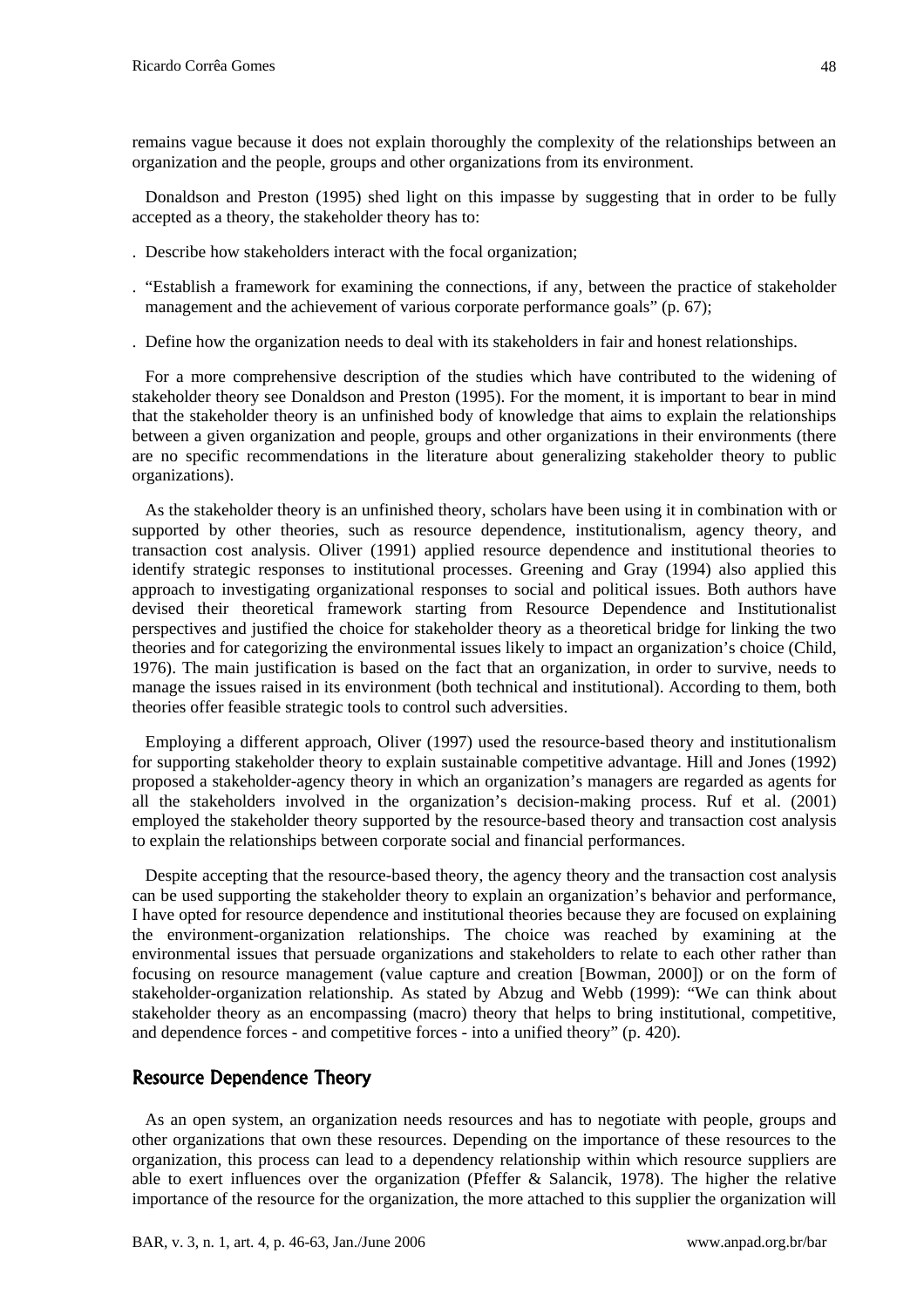be. Resource Dependence deals with how organizations cope with these dependence relationships in order to survive and retain their autonomy. As Oliver (1991) argued, an organization needs to be fitted with its technical environment in order to be able to cope with interdependencies and power. The more fitted with its technical environment an organization is, the more likely it will be to survive and prosper (Pfeffer & Salancik, 1978).

Pfeffer and Salancik (1978) argued that dependence is a measurement of how important resource suppliers are to an organization. This measurement might influence the position of the resource supplier in the organization's strategic plan. In Pfeffer and Salancik's view (1978) any component of the technical environment should be, to some extent, important for the organization's survival. It is critical to know how important each one is.

## Institutional Theory

Scott (1998) argues that environmental pressures that make an organization conform to the social and cultural worlds are central to the institutional theory. Within institutional influences, there are some invisible pressures on the organization to adhere to taken-for-granted rules and norms (Oliver, 1991). Meyer and Rowan (1991) argue that, "formal organizations are complex networks of technical relations" this being organizations induced to incorporate taken for granted "rationalized concepts of organizational work and institutionalized in society" (p. 41). These pressures result from the selection process and only adapted organizations will survive (Hannan & Freeman, 1977).

Organizations often feel threatened by the prospect of being selected out and they decide to be isomorphic with other successful organizations (Hannan & Freeman, 1977). DiMaggio and Powell (1991, p. 66 as cited Hawley, 1968) defined isomorphism as "a constraining process that forces one unit in a population to resemble other units that face the same set of environmental conditions". For this reason, and being constrained by similar environmental forces, organizations begin to look like each other (Orrù et al., 1991, p. 362).

According to the literature review above, one can link Resource Dependence and Institutional theory together because they focus on different aspects of interorganizational relationships (Oliver, 1990). Resource dependence focuses on the connections created by resource capture and maintenance. At the other end of the scale, institutional theory focuses on the political and moral aspects inherent to this type of relationship. In short, they are two sides of the same coin that are brought together in order to depict the whole picture in which organizations make relations with each other.

## Issues in Stakeholder Theory

By employing resource dependence and institutionalism, the stakeholder theory helps to identify the external people, groups and organizations that claim the organization's attention when preparing its strategic management process. For so doing, Freeman (1984) suggested a method called stakeholder analysis by which an organization is able to scan its environment looking for threats to be avoided or opportunities to be exploited. Several scholars have proposed a methodology for doing so. Among them, Bryson (1995) and Joyce (1999) suggested the following checklist:

- . Identification of stakeholders;
- . Identification of how stakeholders influence the organization;
- . Identification of what the organization needs from each stakeholder;
- . Identification of the criteria used by the stakeholder in evaluating the organization; and
- . Ranking the stakeholders in a rough order of importance.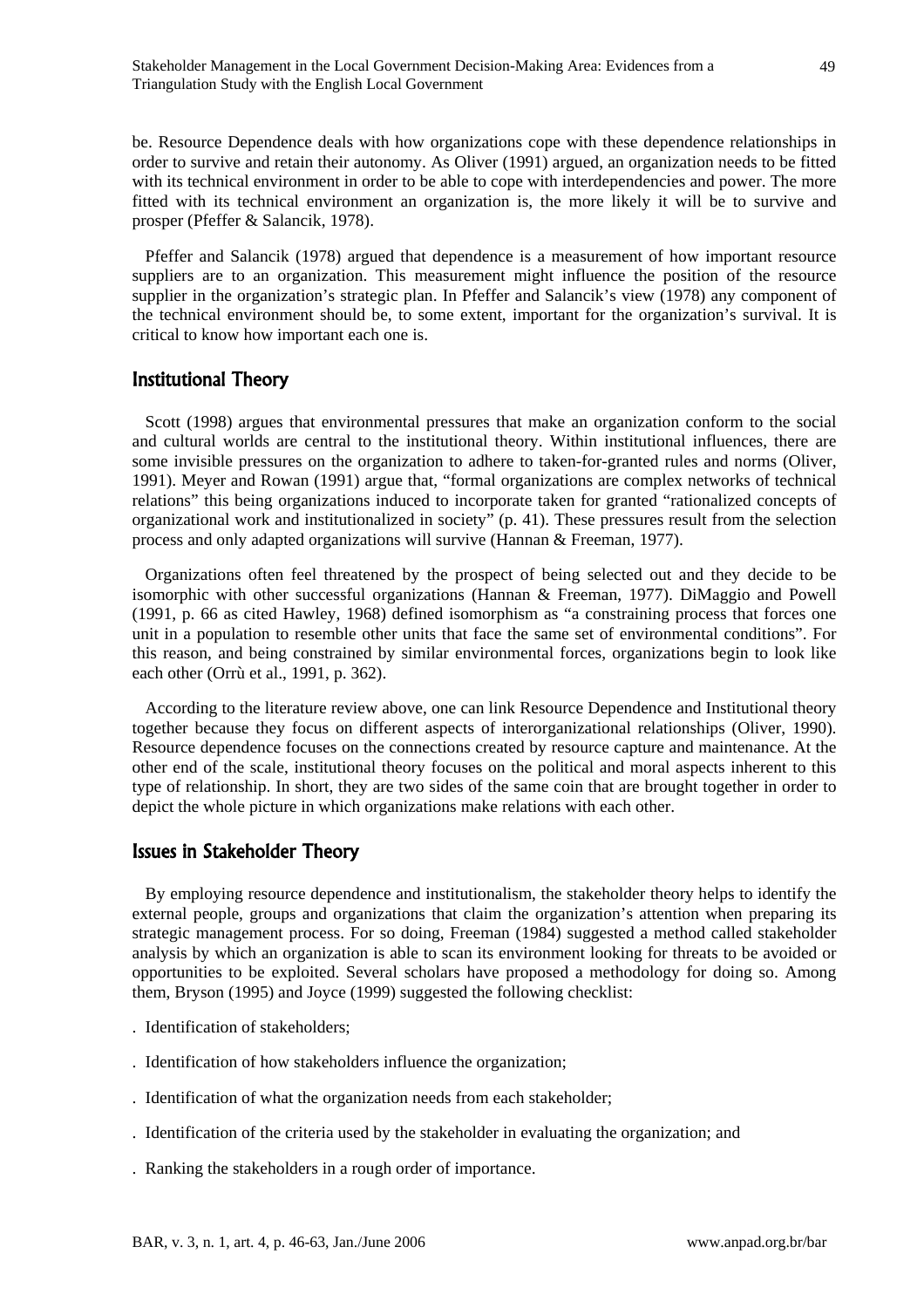Due to the lack of empirical investigation of stakeholder influences in the local government context, this investigation focuses on the first two steps of the analysis method. Therefore, stakeholder identification is dealt with in order to find out the parameters through which local government organizations ought to identify their stakeholders.

# Categories for Stakeholder Identification

Stakeholders have been classified in two ways. On the one hand, Savage et al. (1991) have argued that stakeholders could be classified as primary or secondary. Primary stakeholders are those who have formal and economic relationships with the organization. Secondary stakeholders are those agents not directly related to the organization despite being able to influence and be influenced by its operation and outcomes. On the other hand, Atkinson et al. (1997) have argued that stakeholders can be seen as environmental or process related. Environmental stakeholders are those included within the external environment in which the organization operates. Other authors classify stakeholders as claimants, influencers or even a combination of both (Kaler, 2002).

Freeman (1984) offered a grid for mapping the organization's stakeholders based on the categories of power and interest, i.e. claimant and influencer. In this model, one dimension relates to the diversity of interests that attracts an external agent to the organization and makes it a stakeholder. The other dimension relates to the power that some agents have to influence an organization's behavior and performance. For the interest dimension, he (Freeman, 1984) suggested three categories, namely equity, economic and 'influencer' interest. On the power dimension, he (Freeman, 1984) suggested that there are external agents that have power over the organization and defined them into three categories: formal, economic, and political power.

Contributing with a general stakeholder identification theory, Mitchell et al. (1997, p. 854) proposed a model based on three dimensions: "(1) the stakeholder's power to influence the firm, (2) the legitimacy of the stakeholder's relationship with the firm, and (3) the urgency of the stakeholder's claim on the firm". The bases of the three dimensions are dealt with as follows.

#### **Power**

According to Mintzberg (1983), power is the capacity to make someone do what he or she otherwise would not do. He (Mintzberg, 1983) suggested five bases of power:

- . Control of resources;
- . Control of a technical skill;
- . Control of a body of knowledge;
- . Power from legal prerogatives; and
- . Access to those who can rely on the previous sources of power.

Etzione (as cited Mitchell et al., 1997, p. 865) suggested that power is likely to result from three contextual dimensions: normative power, coercive power, and utilitarian power. Normative power results from laws and requirements over which the organization has no control. Coercive power issues from physical means. Utilitarian power results from dependence (Pfeffer & Salancik, 1978), because the organization has to behave against its own will in order to achieve resources.

Hardy (1996 as cited Lukes, 1974) suggests that power stems from resources, processes and meaning. The first dimension of power is derived from the ownership of resources. People who own some type of resources are more likely to coerce others into behaving according to their will. For example, "information, expertise, political access, credibility, stature and prestige, access to higher echelon members, the control of money, rewards and sanctions" (Hardy,1996, p. S7). Pfeffer and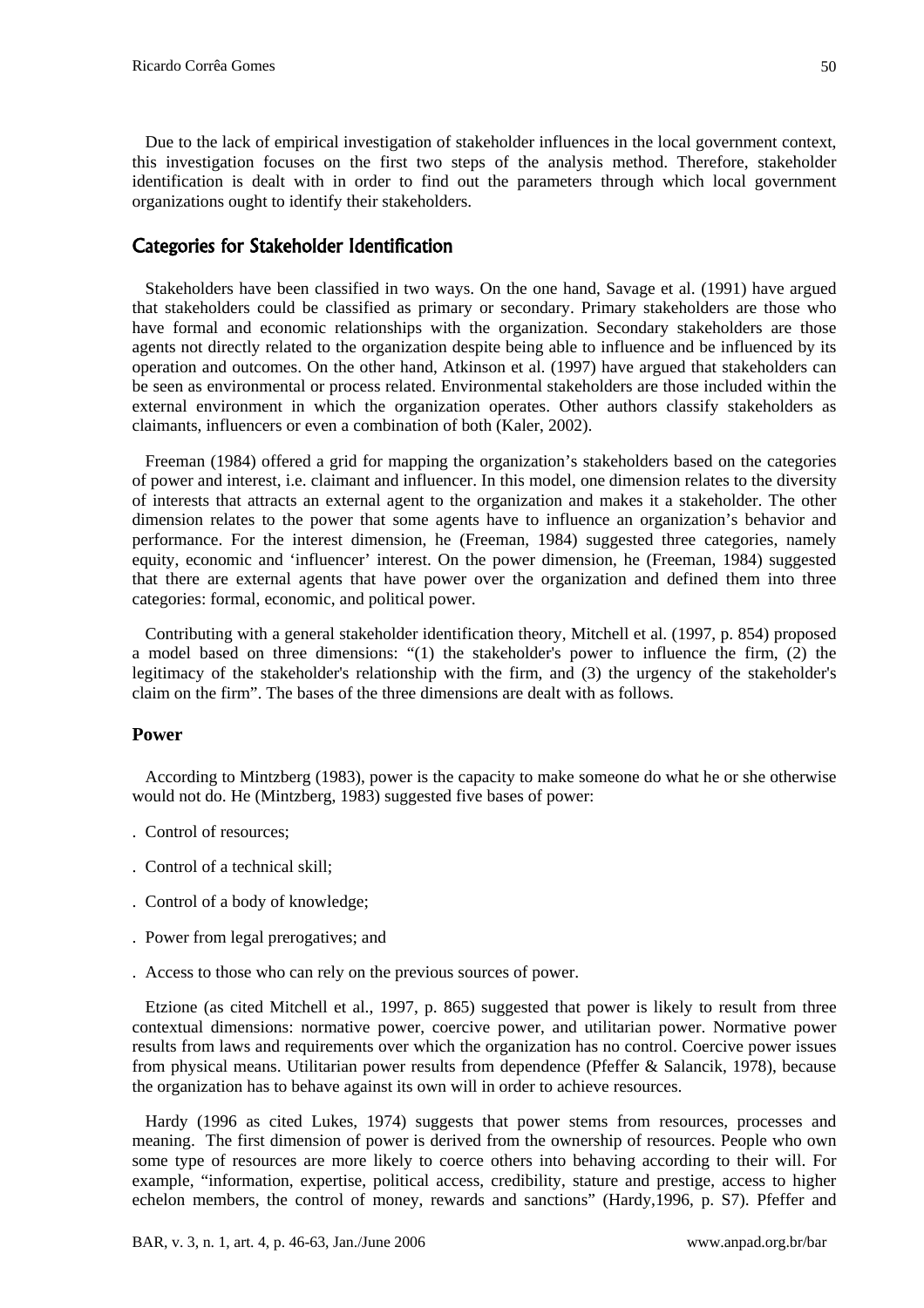Salancik (1978) employed this concept of power to explain dependency. Power also stems from the decision-making process, and people who have domination over such processes are entitled to coerce others by applying or not applying "procedures and political routines" (Hardy, 1996, p. S7). The third dimension of power relates to the power to prevent "conflict from emerging in the first place" (Hardy,1996, p. S8). That is, some people have control over the status quo and in doing so they can suppress others from their cognition. These two bases of power can also be related to the environmental influences over organizations to the extent that political and professional issues arise from their pressuring the organization to comply with their requirements.

Enhancing this view, (Daake, 2000, p. 94) suggests that:

Stakeholders can impact the strategic planning process in two important ways. First, certain stakeholders may demand or be invited to participate in the planning process itself. Second, even though some stakeholders may not be a direct part of the strategic planning process, their interests are clearly considered as part of the scanning process (p. 94).

#### **Urgency**

Mitchell et al. (1997) argues that urgency has many meanings, but in terms of stakeholder management it can be seen as a result of time sensitivity and criticality. In other words, a stakeholder is said to have urgency in a situation where his/her demands have to be dealt with in a short time otherwise the organization will be in serious trouble.

#### **Legitimacy**

Mitchell et al. (1997) regardes this dimension as critical to a stakeholder's identification. Sometimes an actor has a stake in the organization but this demand is neither legal nor moral. They (Mitchell et al., 1997) also suggests that only actors who have legitimalte stakes are to be regarded as proper stakeholders. Mitchell et al. (1997, p. 866) define legitimacy as "a generalized perception or assumption that the actions of an entity are desirable, proper, or appropriate within some socially constructed systems of norms, values, beliefs, and definitions".

#### **Methods**

The research focus is placed in the English system of local government, in which these are agencies for delivering services to the local population. The investigation took place over the period of July 2001 to February 2002. The methodology used data triangulation analysis (Denzin, 1970) from three types of sources: cross-sectional case studies, interviews of validation and analysis of documents.

Multiple and embedded case studies (Yin, 1994) were undertaken with four English Local Authorities: the District Councils of Braintree and South Northamptonshire, the London Borough of Hackney and the Metropolitan District of Calderdale. These authorities were chosen from a list of 18 which had previously demonstrated interest in participating in the study. They were chosen due to their characteristics for representing the whole population into a two-dimension model, namely the political context and geographic differences. Table 1 illustrates this matter. Political context is a variable for representing the ideology controlling the authority at the moment of the investigation. Geographical difference is a variable for representing the physic and demographic differences among local authorities. I decided to use the Countryside Agency classification that classifies authorities as rural and non rural. The four cases are described as follows.

Located in the Greater London area, the London Borough of Hackney had, at the time of the investigation, a population of 193,843 inhabitants (Municipal Year Book, 2002, p. 450) and occupies an area of 1,950 hectares (Municipal Year Book, 2002). Its council was composed of 60 councilors with the following composition: 32 Labour, 15 Liberal Democrats, 11 Conservatives, and 2 Green.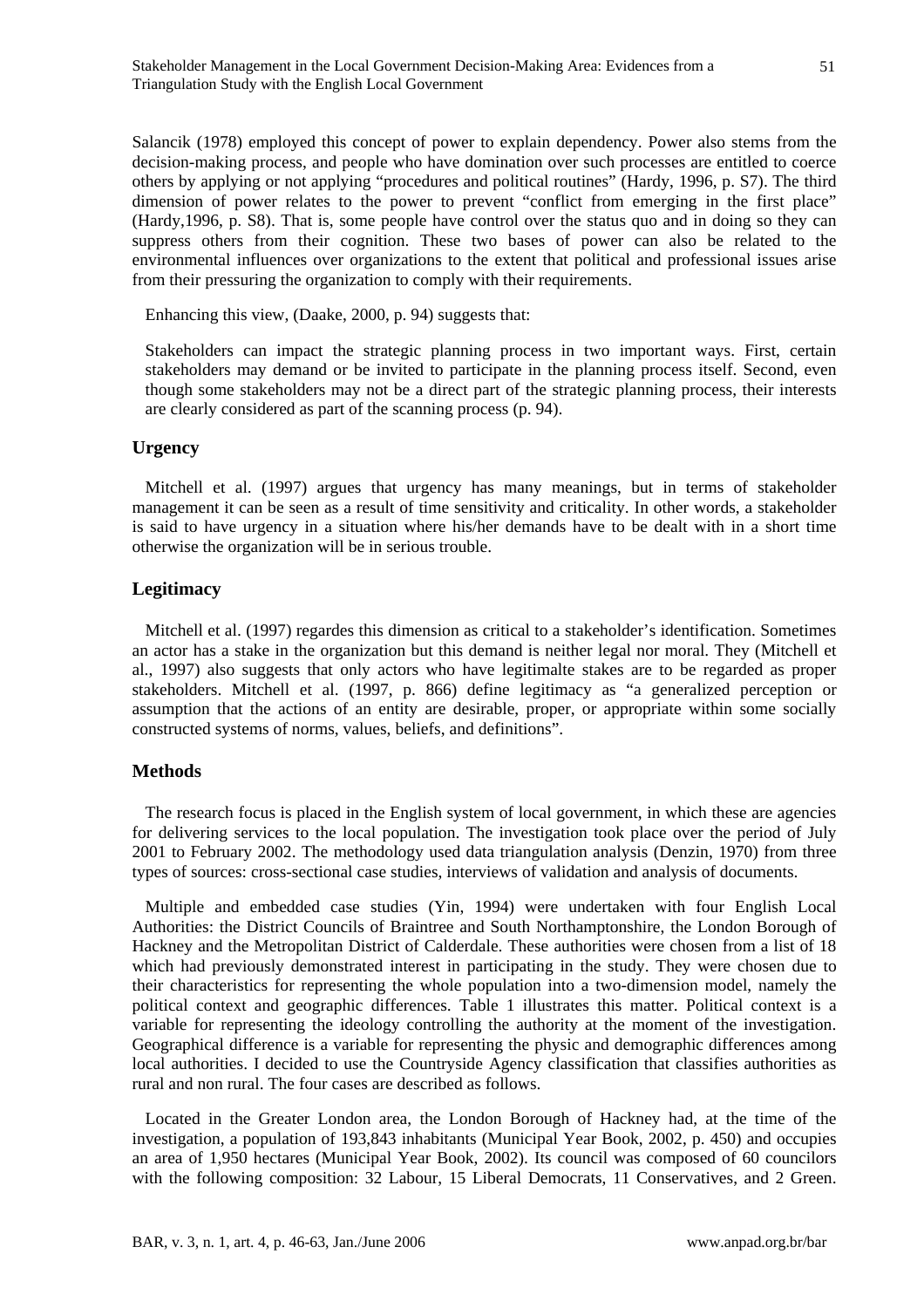Elections in Hackney are undertaken on a four year cycle for the whole council (Municipal Year Book, 2002).

Located in Yorkshire and Humber, the Metropolitan District of Calderdale appeared as a result of the Local Reorganization of 1974 (Municipal Year Book, 2002, p. 176). At the time of the investigation, it had a population of 193,000 inhabitants and it occupies an area of 36,346 hectares (Municipal Year Book, 2002, p. 173). Elections in Calderdale are held to form a third of the council. Calderdale council was composed made up of 54 councilors, whose political composition was 28 Conservatives, 15 Liberal Democrats, 10 Labour and 1 Independent. Figure 10 shows Calderdale's location within the region of Yorkshire and Humber. It is represented by area number 3.

The District Council of Braintree is located in Essex County Council. At the time of the investigation, it had a population of 132,294 inhabitants and it occupies an area of 61,206 hectares (Municipal Year Book, 2002, p. 126). Elections in Braintree are held for the whole council. Braintree council was composed by 60 councilors with the following political composition: 31 Labour, 17 Conservatives, 4 Independents, 3 Liberal Democrats, 3 R. and 2 Green. The figure below shows the region of Essex in which area number 4 represents Braintree.

Located in Northamptonshire County Council, the South Northamptonshire District Council had, at the time of the investigation, a population of 79,440 inhabitants and it occupies an area of 63,156 hectares (Municipal Year Book, 2002, p. 953). The council was composed of 42 councilors (Municipal Year Book, 2002, p. 955) with the following political composition: 29 Conservatives, 6 Labour, 4 Independents and 3 Liberal Democrats (Municipal Year Book, 2002, p. 956). Elections in South Northamptonshire are undertaken on a whole council basis (Municipal Year Book, 2002, p. 953). The figure below shows the location of the district in the East Midlands' map in which area number 38 represents South Northamptonshire.

|                    |              | <b>Political Context</b>  |                        |  |
|--------------------|--------------|---------------------------|------------------------|--|
|                    |              | Labour                    | <b>Conservative</b>    |  |
|                    | <b>Rural</b> | <b>Braintree District</b> | South Northamptonshire |  |
| Geographical       |              | Council                   | District Council       |  |
| <b>Differences</b> | Non-rural    | London Borough            | Metropolitan District  |  |
|                    |              | of Hackney                | of Calderdale          |  |

#### **Table 1: Cases of Research**

Source: Data Findings.

In each case study, officers and councilors were interviewed about decision-making and stakeholders involved in the process. Due to the variety and multiplicity of services provided by local governments, the investigation focused on the Waste Collection Services. The interviews were recorded and transcribed afterwards. In order to enhance the construct validity (Yin, 1994), the interviewees were confronted with the analysis of the Best Value Performance Plan, which is a document that is published every year by every single local authority in Britain according to the Best Value requirements (Department of the Environment Transport and the Regions - DETR, 1998).

The interviews of validation were undertaken with key informants within the English local government context and they were key stakeholders, groups of reference and scholars with an acknowledged contribution to the field. In this process, data was gathered through face to face and electronic interviews, which were also recorded and transcribed.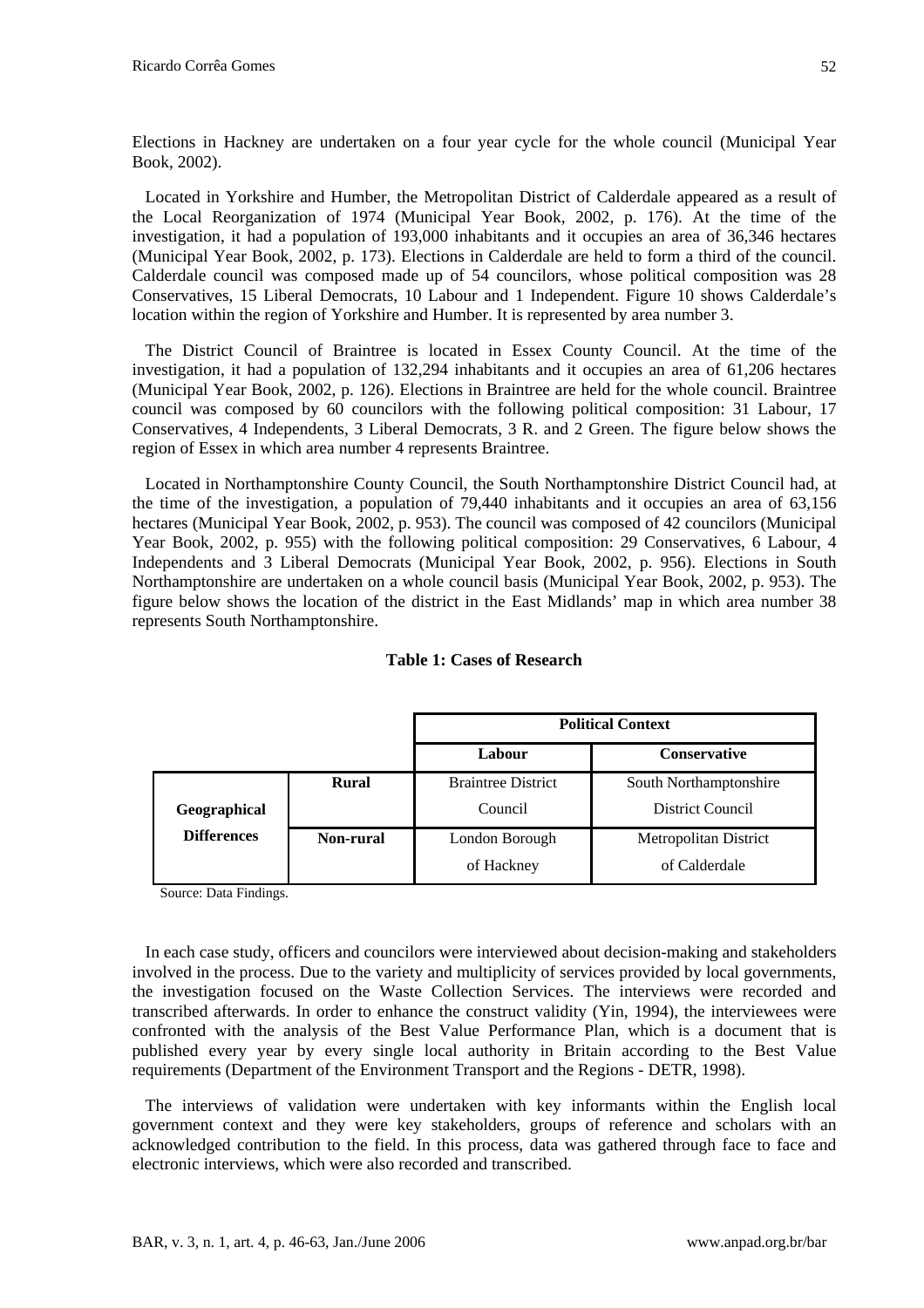The analysis of documents was carried out with the legal framework issued by central government since 1997 (the time the Labour Party took office). These documents are:

- . **Local Government Act 1999,** which was issued in August 1999 and by which the Best Value scheme came in force in Britain;
- . **Local Government Act (LGA) 2000** whereby the New Councilors Constitution scheme was introduced into Great Britain;
- . **Strong Local Leadership: Quality Public Services –** a white paper issued by the Government in December 2001, which according to the Prime Minister's introductory words, "seeks to establish a partnership between central and local government, reflecting the critical importance of local authorities as a tier of democratic government, delivering high quality public services to local people." (Foreword);
- . **Local Strategic Partnership: Government Guidance** issued in March 2001 by the DETR;
- . **Waste Strategy 2000: for England and Wales** issued in May 2000 by the DETR. This document aimed to set the main agenda in terms of Waste in Britain;

Whilst case studies provided the design of the current decision-making process employed by English local authorities, interviews of validation and analysis of documents provided the support for accepting the process as a genuine representation of decision-making employed by this type of organization.

The data collection process provided a massive amount of accounts and documents which have been analyzed by the 'Partially Ordered Meta Matrix' process for analyzing texts and documents (Miles & Huberman, 1994). This tool consists of fragmenting data into the smallest possible units in order to find "common codes, common displays of commonly coded data segments, and common reporting formats for each case" (Miles & Huberman, 1994, p. 178). The whole process was carried out with the help of the NUDIST software, which according to Miles and Huberman (1994, p. 312) is the tool that enables the content analysis of texts by fragmenting it into "segments or chunks" and is an accepted tool for the theory building process.

The investigation employed the NUDIST to scan the texts looking for evidence concerning stakeholder influences. The data analysis process detected that there are some stakeholders causing an active influence because they objectively represent power and interest in decision-making. This evidence is based on the fact that these stakeholders are referred to in the active voice (e.g. central government sets the agenda). Other stakeholders have passive influence in the extent that they need to be engaged in decision-making (e.g. the local community has to be involved). When identified, the influences were clustered.

## *Findings*

The triangulation analysis indicated that stakeholder influences in local government decision-making can be classified into three categories:

- . The nature of the participation in decision-making;
- . The basis of the participation; and
- . The sources of influence.

The first category indicates the nature of stakeholder participation in decision-making. It is active (i.e. by influencing) or passive (i.e. by being influenced). The second category defines the basis of the influence and is based on Freeman's power/interest dimensions. The third category indicates where the environment stakeholder influences come from. The table below illustrates the three categories.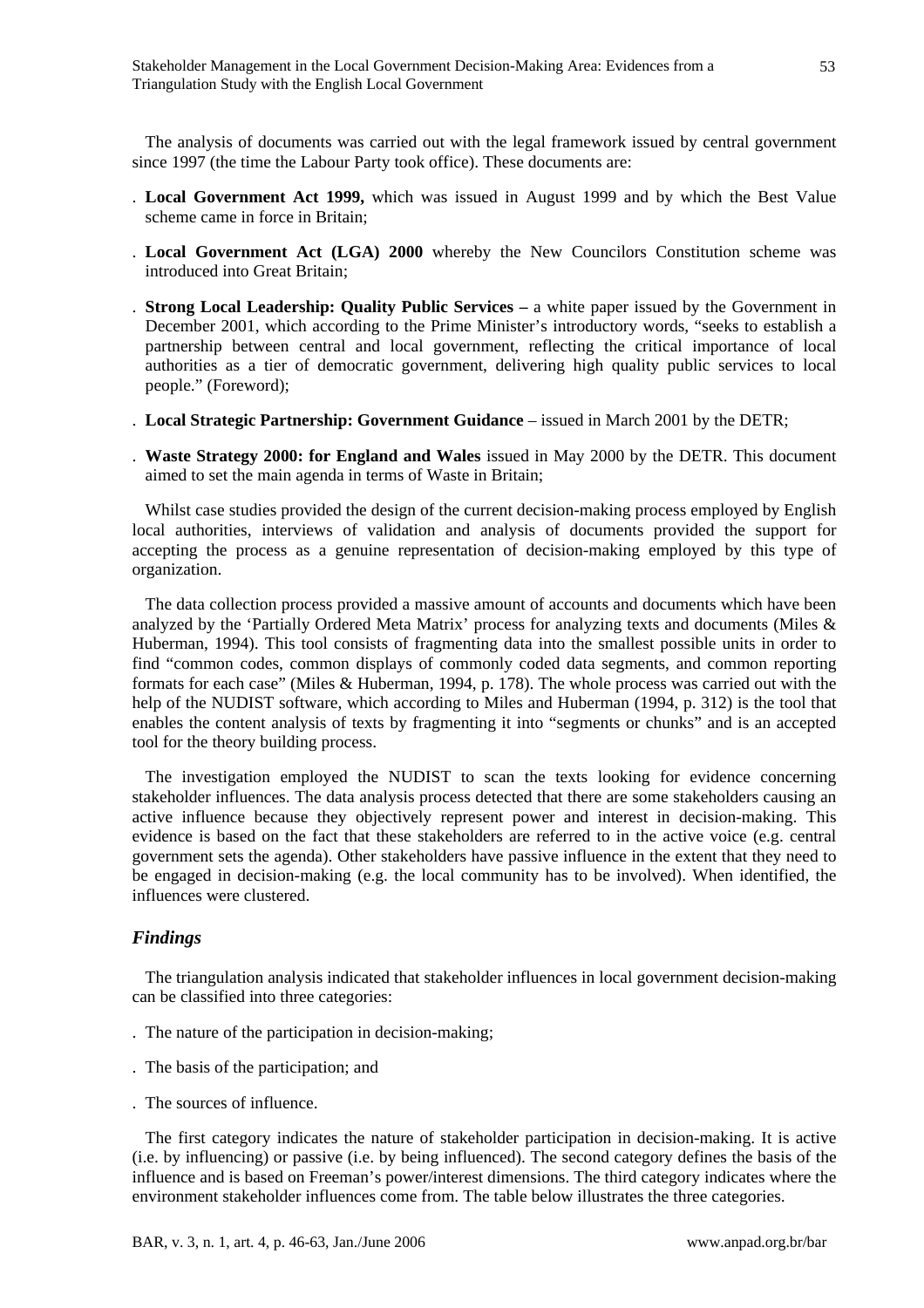| Type 1:<br>The nature |           | Type 2:<br>The basis            |                                            |  | Type 3:<br>The source |  |
|-----------------------|-----------|---------------------------------|--------------------------------------------|--|-----------------------|--|
|                       |           | Sources of interest:            | Sources of Power:                          |  |                       |  |
|                       | Power     | $\checkmark$ Community interest | $\checkmark$ Control over Resources        |  | Institutional         |  |
|                       | Influence | Ownership                       | $\checkmark$ Control over Skills/knowledge |  | Technical             |  |
|                       |           | Trading                         | $\checkmark$ Legal Prerogatives            |  |                       |  |

|  | Table 2: A Proposed Taxonomy for Understanding Stakeholder Influences |
|--|-----------------------------------------------------------------------|
|  |                                                                       |

Source: Adapted from Freeman (1984); Mintzberg (1983); Hardy (1996); Scott (1998).

The taxonomy above led to the identification of eight stakeholder influence clusters from which influences are exerted on decision-making. It is a significant normative contribution to stakeholder identification theory. This evidence indicates that, in the local government context, stakeholder influences come about in clusters through which different stakeholders are likely to exert similar influences. This introduces a new approach in stakeholder management because managers would be able to set the same strategy for dealing with different stakeholders.

The table below presents the analysis done in this study. It is split into two main columns: one column presents the Partially Ordered Meta Matrix analysis and a second column presenting the taxonomy analysis in which stakeholder influences are better understood in the light of the theoretical framework proposed.

The clusters of influence detected in this investigation are presented as follows.

| <b>Stakeholder Influences</b>    |                                   | <b>Classification</b> |                     |               |  |
|----------------------------------|-----------------------------------|-----------------------|---------------------|---------------|--|
| <b>Stakeholder</b>               | <b>Influence/interest</b>         | Type 1                | Type 2              | Type 3        |  |
|                                  | <b>Cluster 1: Decision-Makers</b> |                       |                     |               |  |
| Senior officers                  | Implement policies                | Power                 | Control over skills | Technical     |  |
|                                  | Manage services                   |                       |                     |               |  |
|                                  | Approve policies                  |                       |                     |               |  |
|                                  | Delegate responsibilities         |                       |                     |               |  |
|                                  | Monitor performance               |                       |                     |               |  |
| Councillors                      | Implement policies                | Power                 | Legal prerogative   | Technical     |  |
|                                  | Lead the council                  |                       |                     |               |  |
|                                  | Make decisions                    |                       |                     |               |  |
|                                  | Represent community               | Power                 | Legal prerogative   | Institutional |  |
| Senior officers                  | Make delegated decisions          | Power                 | Legal prerogatives  | Technical     |  |
| <b>Cluster 2: Agenda Setting</b> |                                   |                       |                     |               |  |
|                                  | Are consulted, are listened       |                       |                     |               |  |
| Local businesses                 | Are encouraged, are involved      | <b>Interest</b>       | Customer            | Technical     |  |
|                                  | Are informed, are reported        |                       |                     |               |  |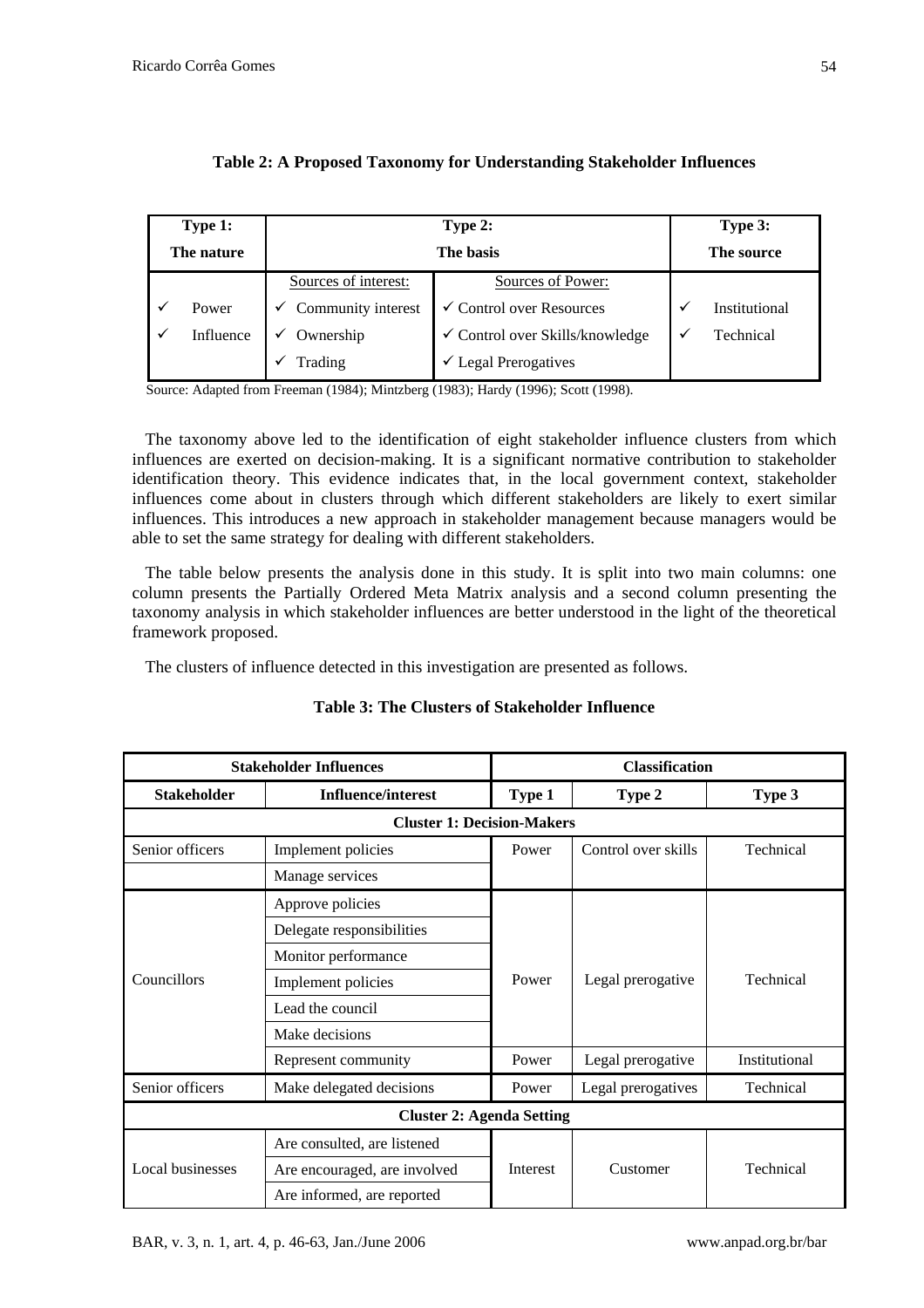|                                                | Express themselves                             |          |                     |               |  |
|------------------------------------------------|------------------------------------------------|----------|---------------------|---------------|--|
|                                                | Are consulted, are listened                    |          | Customer            | Technical     |  |
|                                                | Are encouraged, are involved                   |          |                     |               |  |
|                                                | Are informed, are reported                     |          |                     |               |  |
|                                                | Are service users                              |          |                     |               |  |
| Local residents                                | Have needs                                     | Interest |                     |               |  |
|                                                | Have to be satisfied                           |          |                     |               |  |
|                                                | Place requirements                             |          |                     |               |  |
|                                                | Show low interest level                        |          |                     |               |  |
| Related<br>Tie                                 | Are accounted, are informed                    | Interest | Customer            | Institutional |  |
| Councils                                       | Are consulted                                  |          |                     |               |  |
| Central<br>Government                          | Sets the overall agenda                        | Power    | Ownership           | Institutional |  |
| Council                                        | Sets the local agenda                          | Power    | Ownership           | Institutional |  |
| <b>Cluster 3: Decision-Making Facilitators</b> |                                                |          |                     |               |  |
|                                                | Advice councillors                             |          |                     |               |  |
|                                                | Drive the agenda                               |          | Control over skills |               |  |
|                                                | Elaborate businesses plans                     |          |                     |               |  |
| Senior officers                                | Make recommendations                           | Power    |                     | Technical     |  |
|                                                | Propose policies                               |          |                     |               |  |
| Employees                                      | Are consulted                                  | Power    | Control over skills | Technical     |  |
|                                                | Are involved                                   |          |                     |               |  |
|                                                | <b>Cluster 4: Performance Developers</b>       |          |                     |               |  |
|                                                | Advises local governments                      |          |                     |               |  |
|                                                | Represent local governments                    |          | Community Interest  |               |  |
| <b>LGA</b>                                     | Tries to arrange more money                    | Interest |                     | Institutional |  |
|                                                | Tries to ease the legal framework              |          |                     |               |  |
|                                                | Examines all councils do                       |          |                     |               |  |
|                                                | Helps to shape the policy                      |          |                     |               |  |
| <b>IDEA</b>                                    | Reports inspections                            | Power    | Control over skills | Technical     |  |
|                                                | Reviews performance                            |          |                     |               |  |
| The Audit<br>Commission                        | Makes recommendations                          | Power    | Legal prerogative   | Institutional |  |
| <b>Cluster 5: Decision-Making Legitimisers</b> |                                                |          |                     |               |  |
| Local residents                                | Are represented                                |          |                     |               |  |
|                                                | Elect the council                              | Power    | Legal prerogatives  | Institutional |  |
| <b>Cluster 6: Decision-Making Controllers</b>  |                                                |          |                     |               |  |
|                                                | Does not press the council                     |          |                     |               |  |
|                                                | Informs the population                         |          |                     |               |  |
|                                                | Publicises<br>the<br>council's<br>arrangements |          |                     |               |  |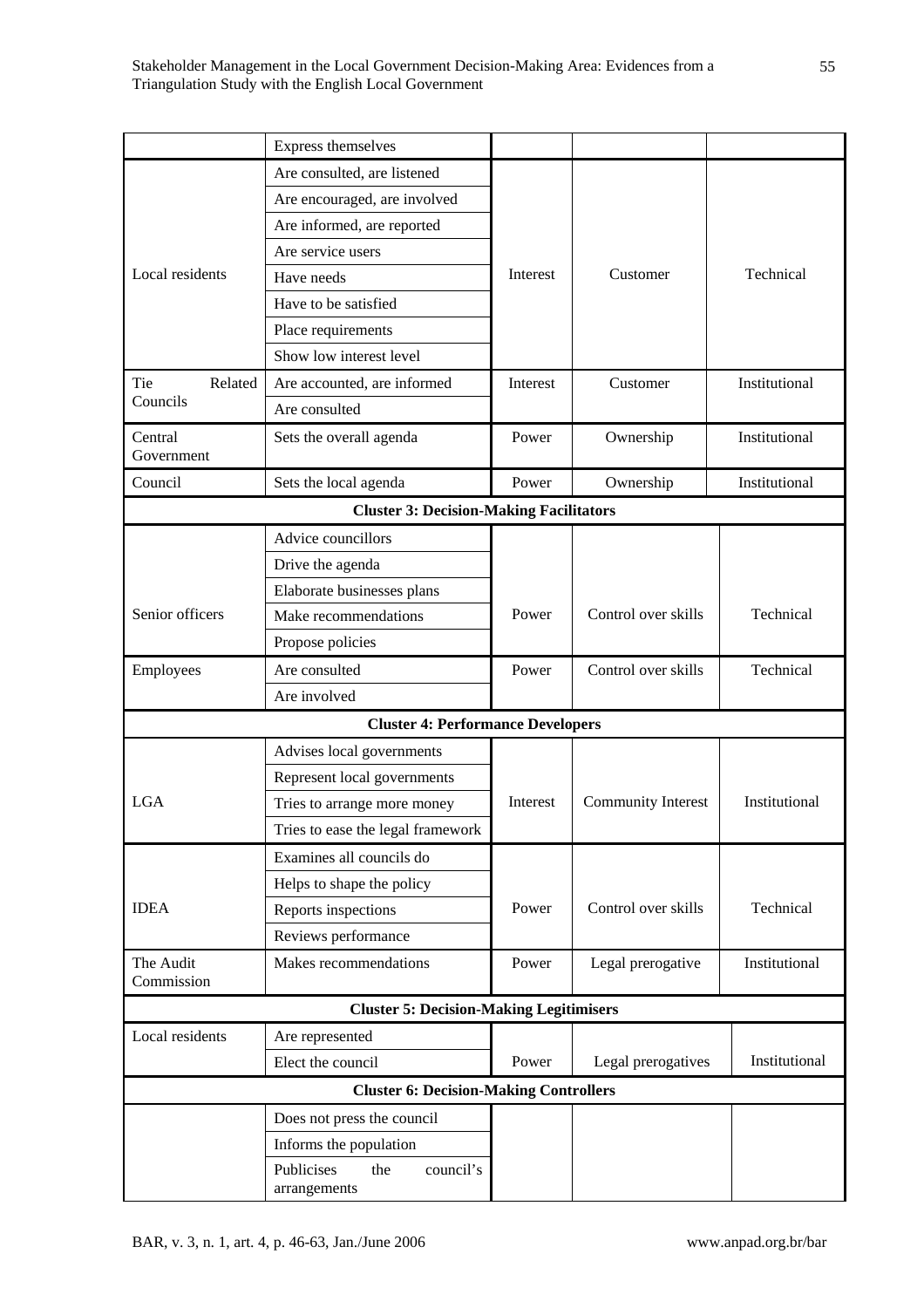| Local Media                                  | Publishes performance indicators      | Power    | Control over resources | Institutional |  |
|----------------------------------------------|---------------------------------------|----------|------------------------|---------------|--|
| Scrutinises councillors' decisions           |                                       |          |                        |               |  |
|                                              | <b>Transmits</b> information          |          |                        |               |  |
|                                              | Assesses performance                  |          |                        |               |  |
|                                              | Audits processes                      |          | Legal prerogative      |               |  |
|                                              | Can embarrass the council             |          |                        |               |  |
| The Audit                                    | <b>Creates PIs</b>                    | Power    |                        | Institutional |  |
| Commission                                   | Demands information                   |          |                        |               |  |
|                                              | Inspects services                     |          |                        |               |  |
|                                              | Publishes performance                 |          |                        |               |  |
| Central<br>Government                        | Controls performance                  | Interest | Ownership              | Technical     |  |
|                                              | <b>Cluster 7: Delivering Services</b> |          |                        |               |  |
|                                              | Are to be developed                   |          |                        |               |  |
| Employees                                    | Are to be encouraged                  | Power    | Control over skills    | Technical     |  |
|                                              | Are to be valued                      |          |                        |               |  |
|                                              | Acknowledge the council               |          |                        |               |  |
|                                              | Are consulted                         |          | Customer               |               |  |
| <b>Voluntary Sector</b>                      | Are partners                          | Interest |                        | Technical     |  |
|                                              | Are service deliverers                |          |                        |               |  |
|                                              | Co-operate with the authority         |          |                        |               |  |
|                                              | Are accounted, are informed           |          |                        |               |  |
|                                              | Are consulted                         |          | Customer               |               |  |
| <b>Public Partners</b>                       | Are involved                          | Interest |                        | Technical     |  |
|                                              | Are partners                          |          |                        |               |  |
|                                              | Are service delivers                  |          |                        |               |  |
|                                              | Are consulted                         |          |                        |               |  |
|                                              | Are regarded                          |          | Customer               |               |  |
| Private partners                             | Co-operate with the council           | Interest |                        | Technical     |  |
|                                              | Influence the councillors             |          |                        |               |  |
|                                              | Have to be monitored                  |          |                        |               |  |
| <b>Cluster 8: Defining Policy Frameworks</b> |                                       |          |                        |               |  |
| <b>Central Government</b>                    | Sets the legal framework              | Power    | Legal prerogative      | Institutional |  |
| Councillors                                  | Set the budget                        | Power    | Legal prerogative      | Institutional |  |
|                                              | Set down local policies               |          |                        |               |  |
| <b>Central Government</b>                    | Allocates money                       | Power    | Control over resources | Institutional |  |
| Local residents                              | Pay taxes                             | Power    | Customer               | Technical     |  |

Source: Data findings.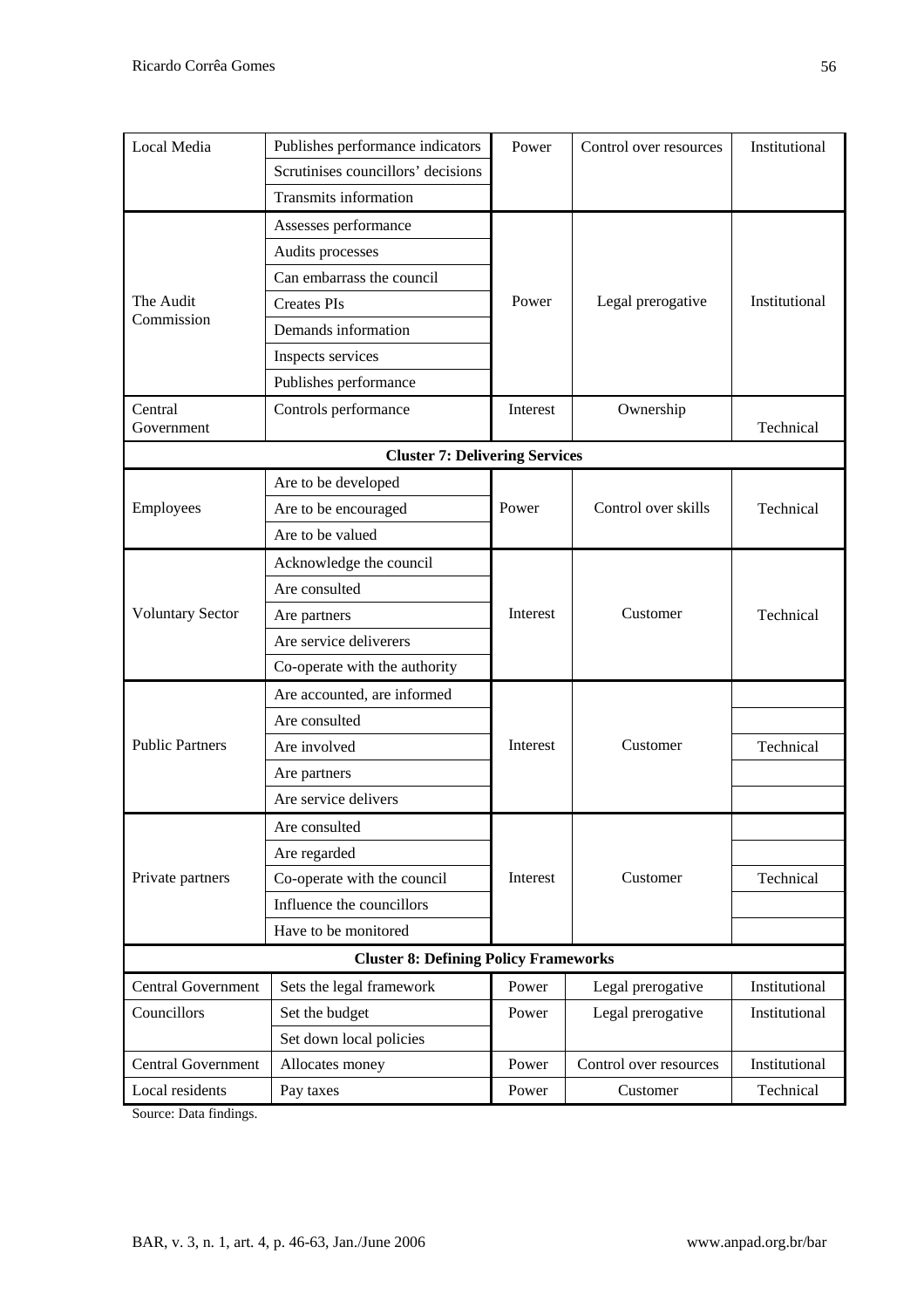## Decision-makers

In this cluster, the presence of stakeholders who aim to keep the decision-making process running was detected. According to the findings, the main influential stakeholders are the councilors who are empowered to make the most important decisions within the council and their decisions are supported by the skill and expertise of senior officers and staff.

The influences detected in this cluster are all regarded as a representation of power upon decisionmaking. They differ in terms of the basis upon which influences are exerted as the table indicates. Councilors' powers stem from legal prerogatives and senior officers' powers derive from their control over skills/knowledge

Influences generated by this cluster originated from both technical and institutional environments.

# Agenda Developers

In this cluster, central government and the full council were identified as the main influencers. The influence generated in this cluster is acknowledged as active. Both central government and the full council have ownership interest to set the agenda under which local authorities are to be steered. In addition, both have the power to influence decision-making because they are empowered by legal requirements to do so. Influences generated from this cluster are institutionally-based.

# Decision-Making Facilitators

In this cluster, senior officer and employees were identified to be able to influence decision-making. It is an active influence and both have the power to influence because they control the required skills that councilors rely upon for making decisions. Moreover, influences generated from this cluster are technically-based.

# Performance Developers

In this cluster, the Audit Commission, the LGA, and the IDeA were identified as being able to exert influence in decision-making. Influences generated from this cluster are active and they are stems from both technical and institutional environments. The Audit Commission is empowered by legal requirement to create conditions for improving local government performance. The LGA and the IDeA have community interests in decision-making. The IDeA's role is due to its objectives as an agency created by local government to help local government.

# Decision-Making 'Legitimisers'

In this cluster, citizens (exercising their voting-rights) were identified as the only stakeholders empowered to influence decision-making. Influences generated from this cluster are active and institutional. As citizens elect councilors to make decisions on their behalf, they have ownership interest in the process.

# Decision-Making Controllers

In this cluster, central government, the Audit Commission, councilors, and the local media were identified as influencers in decision-making. Central government is influential due to its power resources (funds), which is a technical influence. The Audit Commission is legally empowered to oversee local government's behavior and performance from laws and is an institutional influence. The full council is empowered by law to scrutinize decision-making. To do so, it indicates members to compose the scrutiny committee. According to the Local Government Act 2000 (DETR, 2000), the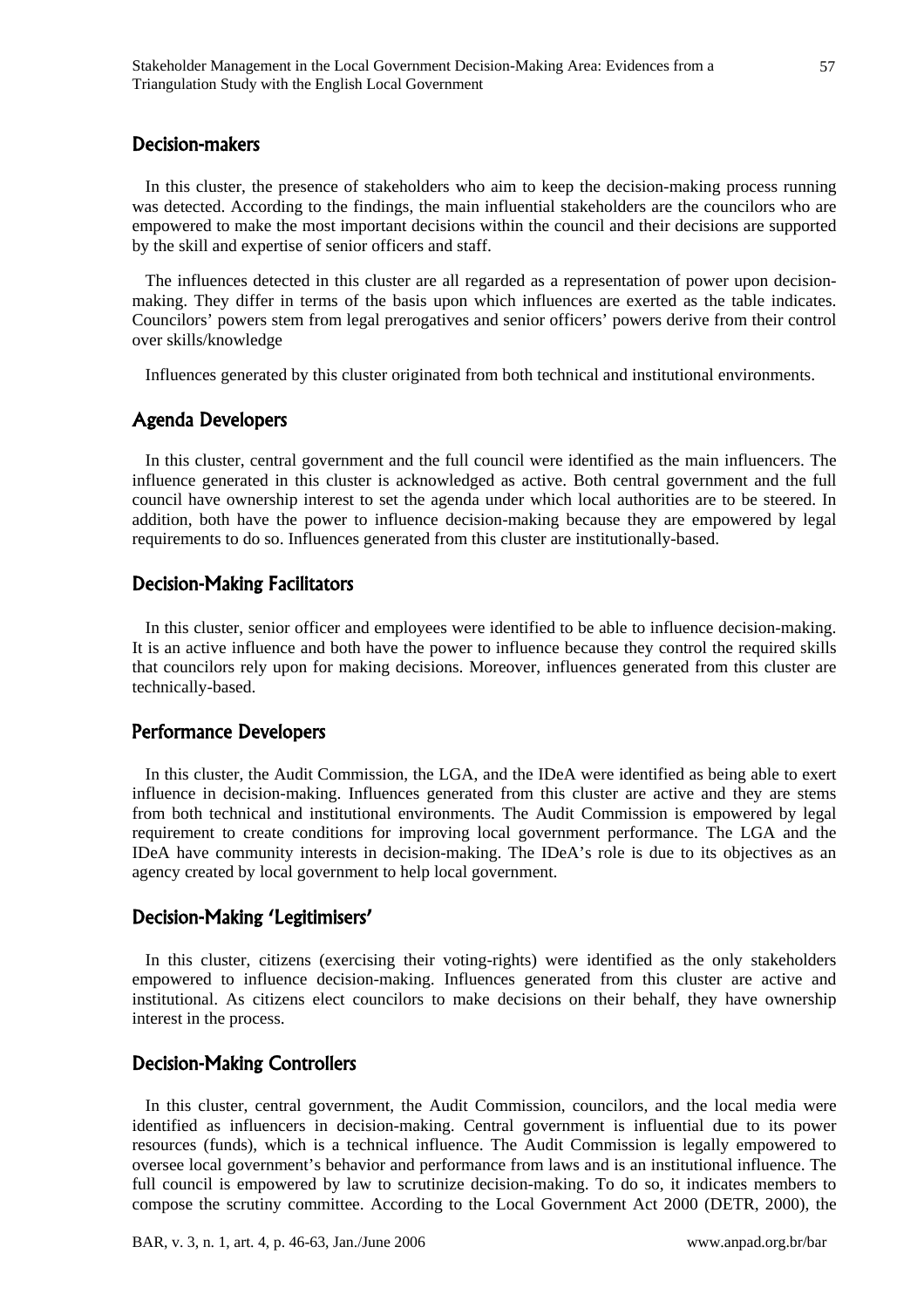scrutiny committee is a body empowered to scrutinize the executive committee in the implementation of policies and frameworks set by the whole council. It is therefore an institutional influence.

Lastly, the local media is able to scrutinize decision-making because it has control over the critical resource of information. Therefore, it is a technical influence.

## Service Deliverers

In this cluster, some stakeholders were identified as being able to exert influence because they help to deliver services. They are employees, voluntary organizations, public partners and private partners. These stakeholders have power to influence decision-making because they control skills that characterize the influence as technical. There is another influence identified in this cluster which stems from the concept of isomorphism. As organizations compete and co-operate with local government delivering services, they are likely to influence mimetic isomorphism over it. For this reason, a type of institutional and passive influence can be identified as stemming from this cluster.

(In this cluster, stakeholders have been identified who are able to exert influence because they help in delivering services. They are employees, voluntary organizations, public partners and private partners. These stakeholders have the power to influence decision-making because they control skills which characterize it is a technical influence. There is another influence identified in this cluster which stems from the concept of isomorphism. As organizations compete and co-operate with local government delivering services, they are likely to influence mimetic isomorphism over it. For this reason, a type of institutional and passive influence can be identified as stemming from this cluster.)

## Policy-Framework Developers

In this cluster, central government, the full council and local taxpayers were identified as influential stakeholders. The first two stakeholders have power because they are legally institutionalized to do so. They have the power to define the legal and financial framework within which decisions are to be made. Therefore, it is a type of institutional influence.

The local taxpayers have power because they control financial resources, which is therefore a type of technical influence. According to the findings, it is not a strong influence due to the funding system employed in Britain in which around 70% of the money spent by local government comes from central government.

Figure 1 presents the power-influence model. As councilors are the 'leaders' of the process, they have the final word in decision-making. In this way, and trying to shape the model, the decisionmaking process in action (clusters in which decision-makers are inserted) has to be at the centre of the system being surrounded by the other 'bodies'. The model is built upon an analogy with the solar system, in which the sun is at the centre and the other planets are attracted to it by the force of gravity.

Each cluster is connected to the centre by an arrow which represents the influence communication channel. The golden rectangles surrounding the decision-making box represent the clusters of influences. The pale yellow and dotted boxes represent the stakeholders entitled to exert that sort of influence. These boxes are dotted due to stakeholder concept, which embeds a notion of flexibility since stakeholders are likely to change according to different environmental conditions. The pale blue rectangles represent the sort of influence transferred through the arrows. The model summarizes the findings concerning stakeholder identification and salience in the decision-making process of English Local Authorities.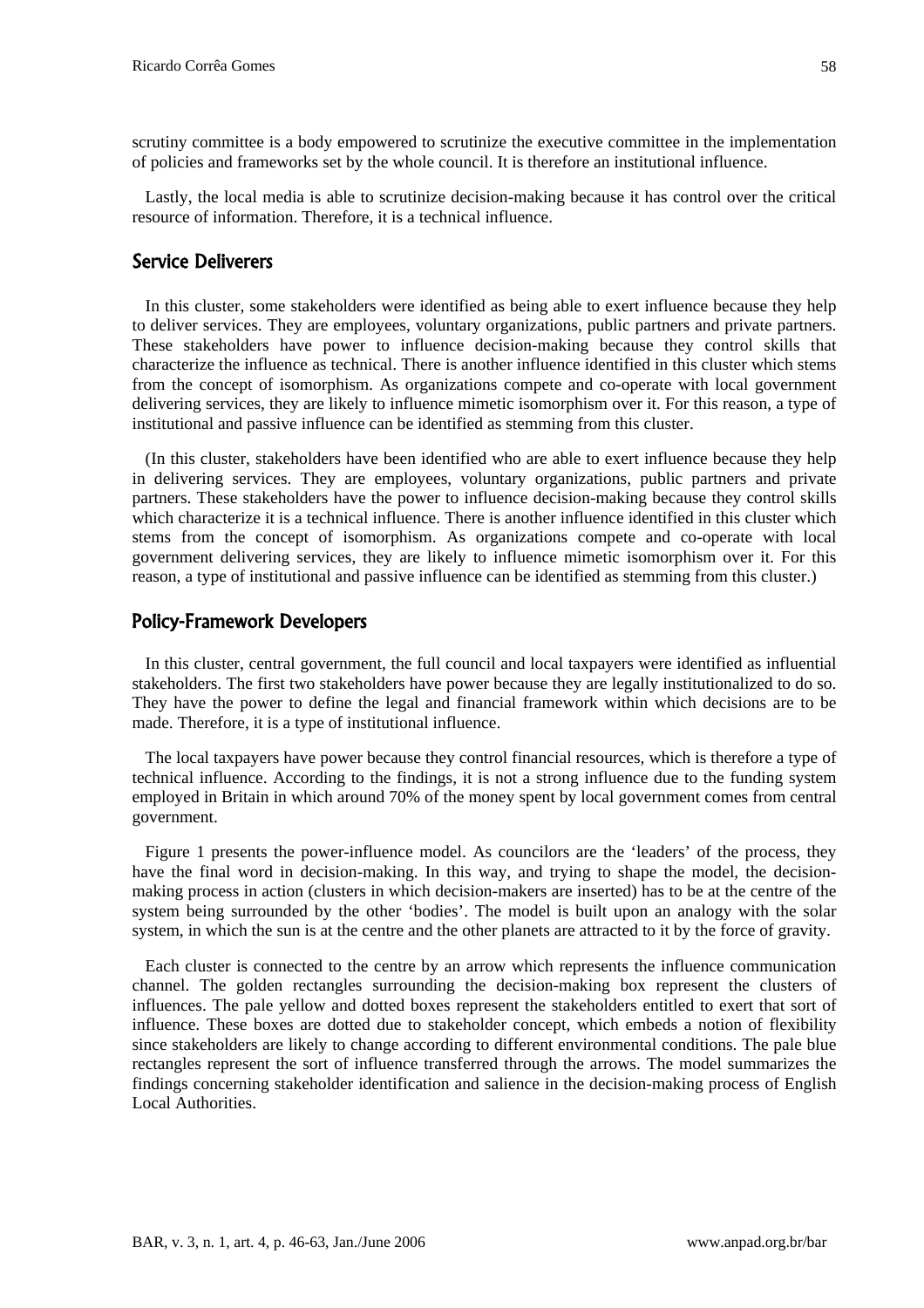# **CONCLUSION**

This study sought to identify the relationships between local governments and their stakeholders. This was done through an inductive investigation with English Local Authorities. Data upon which the analysis was carried out comes from cross-sectional case studies, interviews of validation and analysis of documents. Data is analyzed by 'Partially Ordered Meta Matrix' in which narratives are split into units that are as small as possible in order to identify patterns of relationships.

As a result of the data analysis process, a power-influence model has been built up in which a stakeholder's participation in local government decision-making is depicted. As a descriptive/empirical contribution to the stakeholder theory, the model indicates a set of stakeholder influences that are both technicallly and institutionally-based. Influences stem from both powers and interests which induce a stakeholder to participate in this process. By pointing out clusters of influences, the model also raises an instrumental contribution to stakeholder management because it identifies alternatives for dealing with stakeholders either as individuals or groups. Finally, the model indicates the whole set of categories representing stakeholder influences for which local government has to be held accountable.

This study provides a solid basis for further investigations involving stakeholder management in local government. Even though based on evidence from an Anglo-Saxon context, the paper offers a theoretical and methodological framework to be applied in other contexts. By employing the model, scholars are likely to identify managerial tools for dealing with stakeholders due to their power to influence the organization as well as their interest in doing so. They can also use the model as a basis to explore the relations between local government performance and stakeholder influences providing instrumental contributions to stakeholder theory.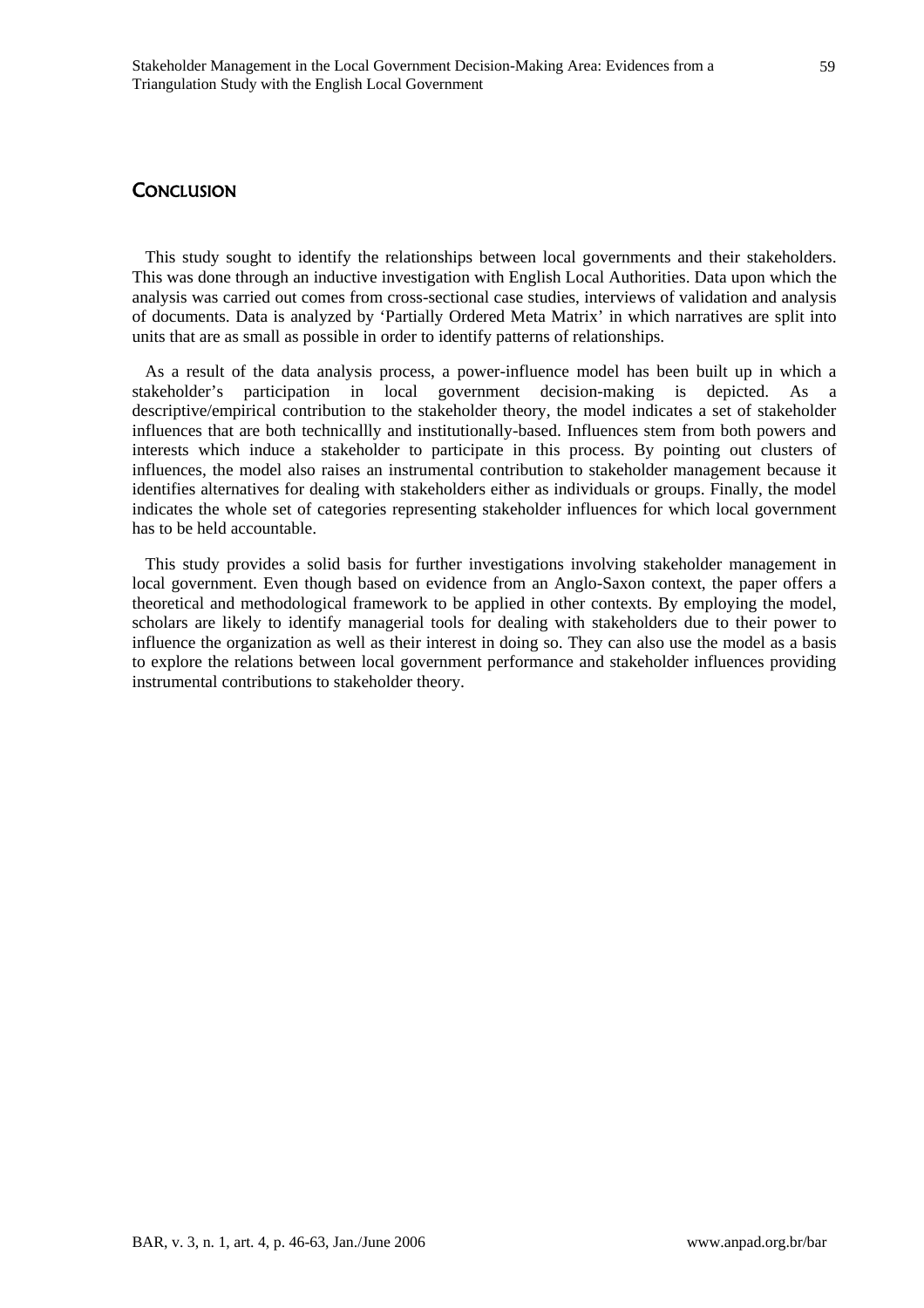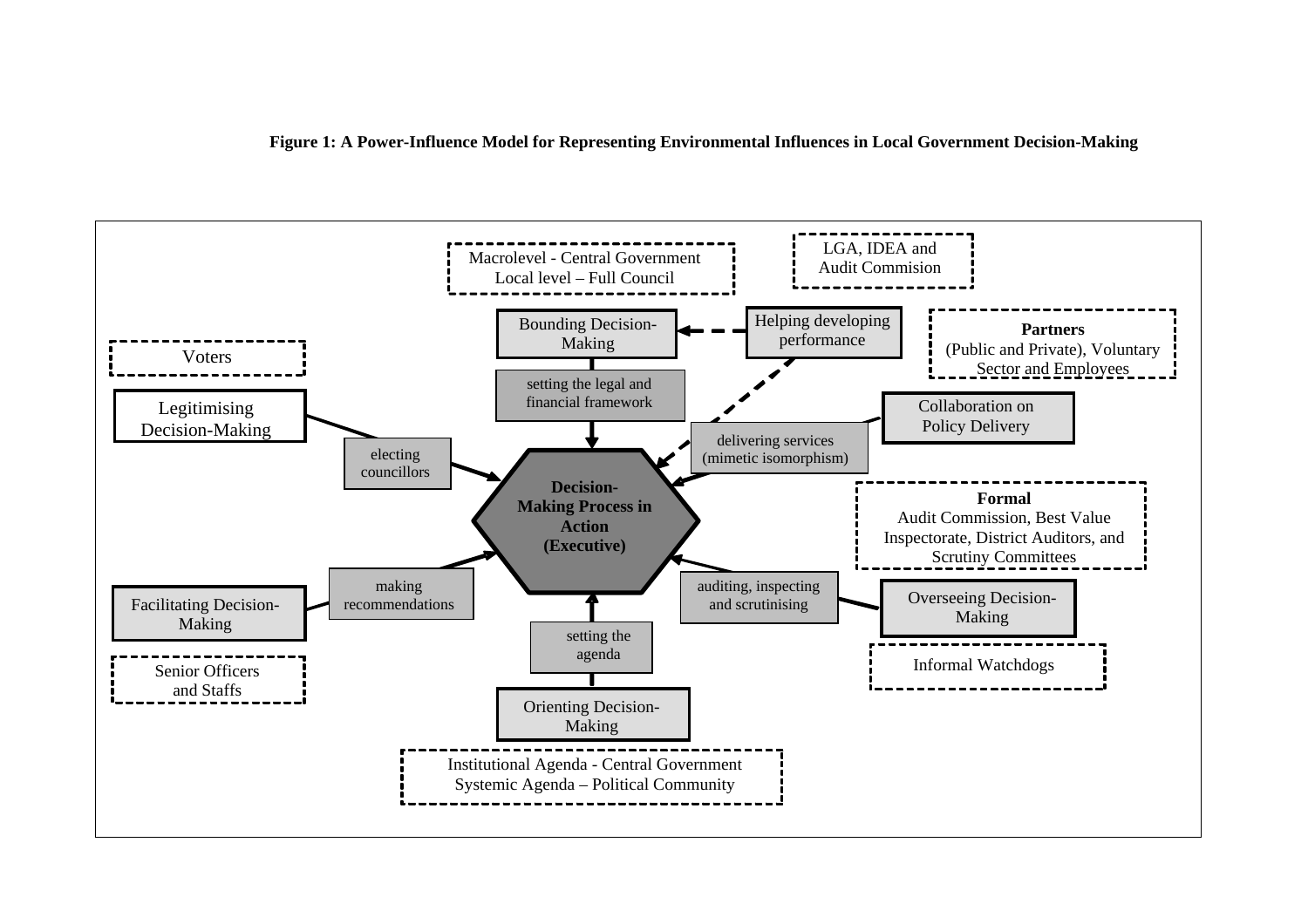## **NOTE**

<sup>1</sup> This research was funded by CAPES.

#### **REFERENCES**

- Abzug, R. & Webb, N. (1999, December) Relationships between nonprofit and for-profit organizations: a stakeholder perspective. *Nonprofit and Voluntary Sector Quarterly, 28*(4), 416- 431.
- Atkinson, A. A., Waterhouse J. H. & Wells, R. B. (1997, Spring). A stakeholder approach to strategic performance measurement**.** *Sloan Management Review, 38*(3), 25-37.
- Bowman, C., & Ambrosini, V. (2000, December). Value creation versus value capture: towards a coherent definition of value in strategy. *British Journal of Management*, 11, pp. 1-15.
- Bryson, J. (1995). *Strategic planning for public and non-profit organization* (Rev. Ed.). San Francisco: Jossey-Bass Publishers.
- Child, J. (1976). *Organisation design and performance: contingency theory and beyond.* Birmingham: Aston University.
- Daake, D., & Anthony, W. P. (2000, Summer). Understanding stakeholder power and influence gaps in a health care organization: an empirical study. *Health Care Management Review, 25*(3), 94-107.
- Denzin, N. K. (1970). *The research act in sociology: a theoretical introduction to sociological method*. London: Butterworth & Co.
- Department of the Environment Transport and the Regions DETR (1998). *Modernising local government: improving local services through best value.* London: Author.
- Department of the Environment Transport and the Regions (2000). *New councils constitution: guidance pack volume 1*. London: Author.
- DiMaggio, P. J., & Powell, W. W. (1991). The iron cage revisited: institutional isomorphism and collective rationality in organizational fields. In W. W. Powell, & P. J. DiMaggio (Eds.). *The new institutionalism in organizational analysis*. Chicago: The University of Chicago Press.
- Donaldson, T., & Preston. L. E. (1995, January). The stakeholder theory of the corporation: concepts, evidences, and implications. *Academy of Management Review, 20*(1), 65-91.

Freeman, R. E. (1984). *Strategic management: a stakeholder approach*. Massachusetts: Pitman.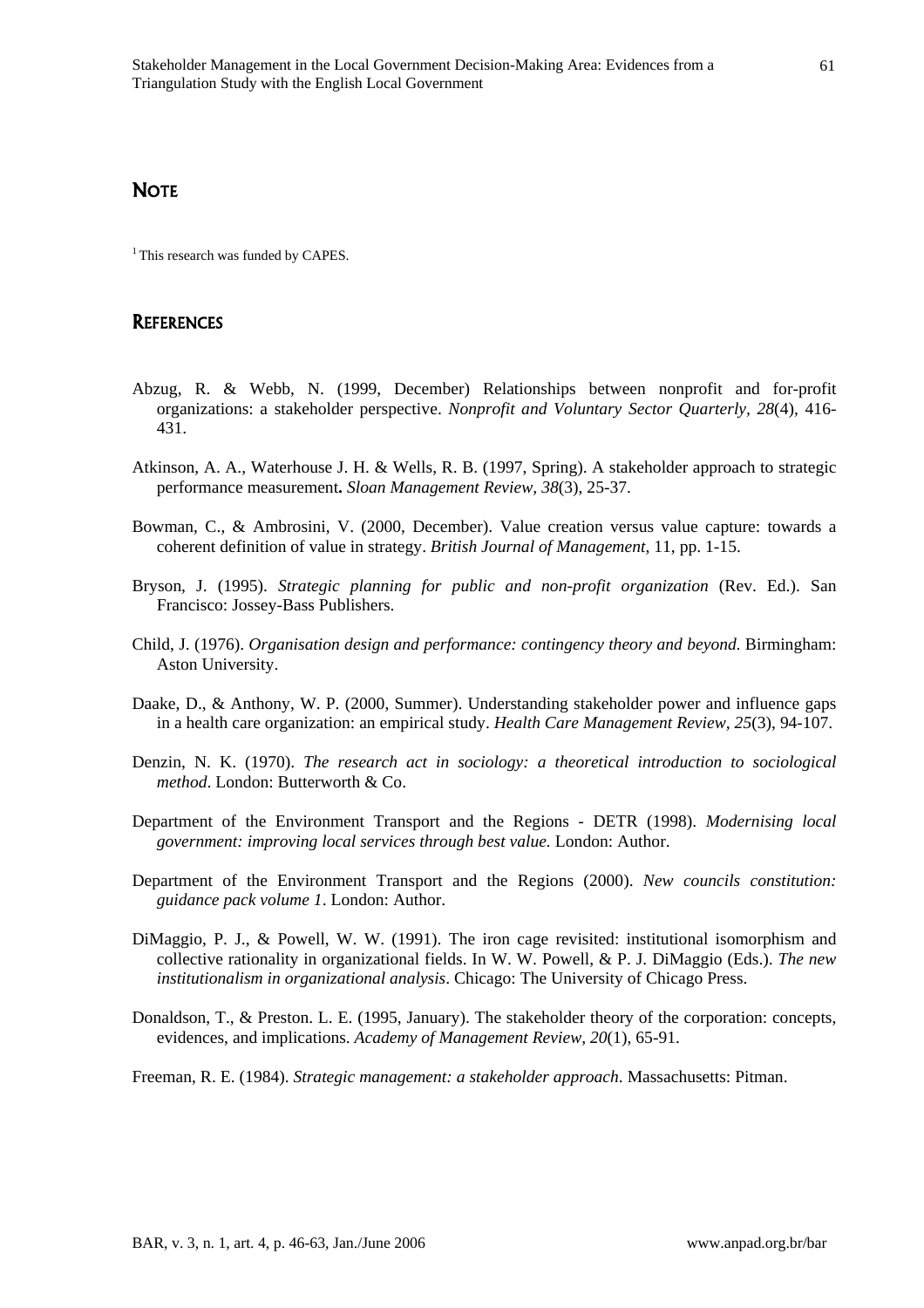- Greening, D. W., & Gray. B. (1994, March). Testing a model of organizational response to social and political issues. *Academy of Management Journal, 37*(3), 467-498.
- Hannan, M. T., & Freeman. J. (1977, Spring). The population ecology of organizations. *American Journal of Sociology, 82*(5), 929-964.
- Hardy, C. (1996, March). Understanding power: bringing about strategic change. *British Journal of Management, 7*(special issue), S3-S16.
- Hawley, A. (1968). Human Ecology. In D. L. Sills (Ed.) *International encyclopedia of the social sciences.* New York: Macmillan.
- Hill, C., & Jones, T. M. (1992, March). Stakeholder-agency theory. *Journal of Management Studies, 29*(2), 131-154.
- Jones, T. M., & Wicks, A. C. (1999, April). Convergent stakeholder theory. *Academy of Management Review, 24*(2), 206-221.
- Joyce, P. (1999). *Strategic management for the public services*. Philadelphia: Open University Press.
- Kaler, J. (2002, August). Morality and strategy in stakeholder identification. *Journal of Business Ethics, 39*(1/2), 91-99.
- Meyer, J. W., & Rowan, B. (1991). Institutionalized organizations: formal structure, myth, and ceremony. In W. S. Powell, & P. J. DiMaggio (Eds.). *The new institutionalism in organizational analysis*. Chicago: The University of Chicago Press.
- Miles, M. B., & Huberman, A. M. (1994). *Qualitative data analysis: an expanded sourcebook.* Thousand Oaks: Sage Publications.
- Mintzberg, H. (1983). *Power in and around organizations*. New Jersey: Prentice Hall, Inc.
- Mitchell, R. K., Agle B. R. & Wood, D. J. (1997, October). Toward a theory of stakeholder identification and salience: defining the principle of the who and what really counts. *Academy of Management Review, 22*(4), 853-886.
- Municipal Yearbook and Public Services Directory. (2002). *Municipal year book and public services directory* (Vol. I-II). London: Hemming Information Services.
- Oliver, C. (1990, April). Determinants of Interorganizational Relationships: Integration and Future Directions. *Academy of Management Review*, *15*(2), 241-265.
- Oliver, C. (1991, January). Strategic responses to institutional processes. *Academy of Management Review, 16*(1), 145-179.
- Oliver, C. (1997, October). Sustainable competitive advantage: combining institutional and resourcebased views. *Strategic Management Journal, 18*(9), 697-713.
- Orrù, M., Briggart, N. W., & Hamilton, G. G. (1991). Organizational isomorphism in East Asia. In W. S. Powell, & P. J. DiMaggio (Eds.). *The new institutionalism in organizational analysis*. Chicago: The University of Chicago Press.
- Osborne, D., & Gaebler, T. (1993). *Reinventing government: how the entrepreneurial spirit is transforming the public sector from schoolhouse to statehouse, city hall to the Pentagon.* Reading, MA: Addison-Wesley.